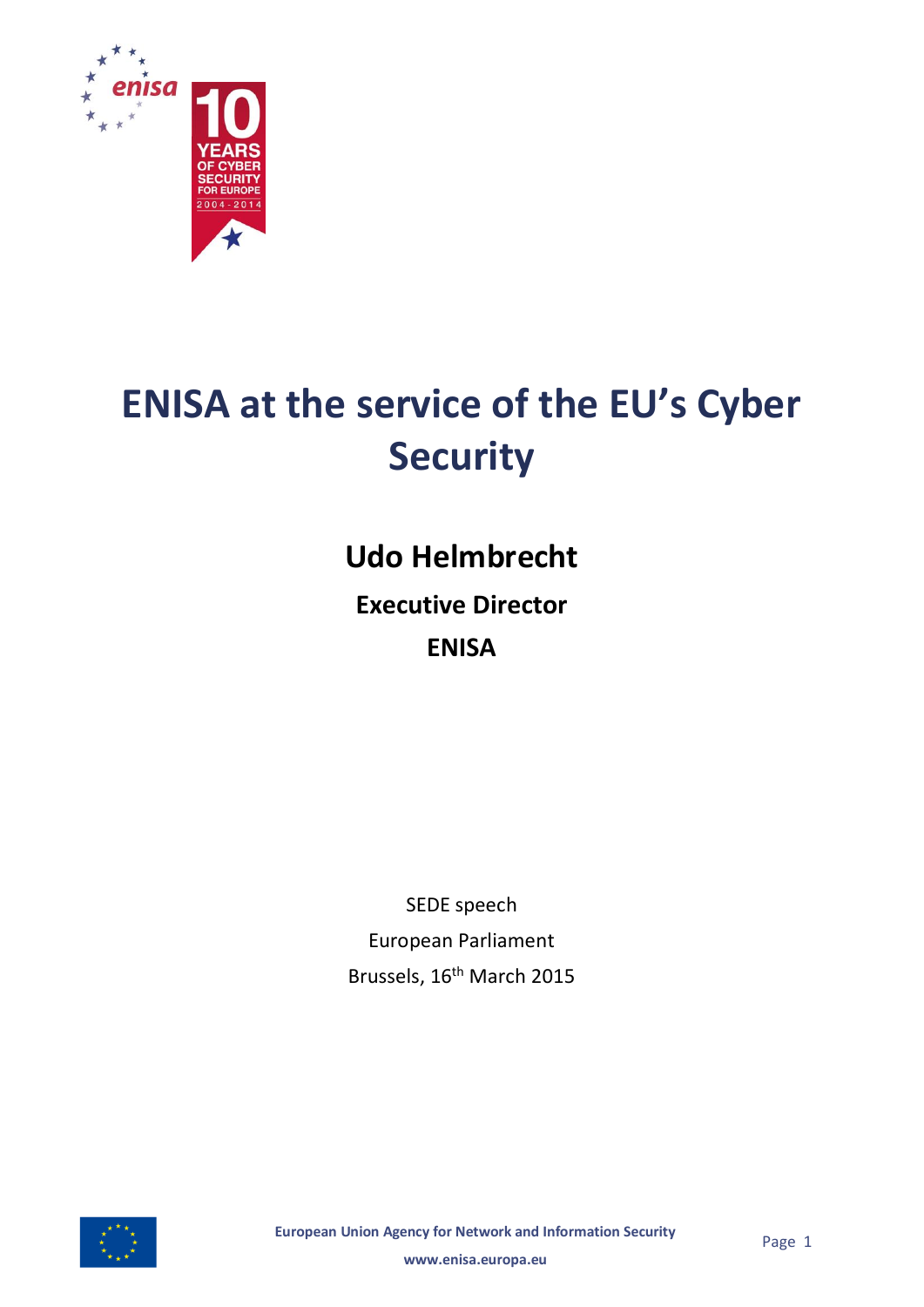

**.** 

*Udo Helmbrecht – ENISA: Securing & Enabling Europe's Information Society*

### **Dear Ms Fotyga, members of the SEDE committee and representatives of other authorities present.**

Thank you for the opportunity to address you here today, and provide you with an overview on securing the EU's cyber space, while at the same time demonstrate the contribution ENISA is making for Network and Information Security (NIS).

Information and communication technologies (ICT) are the backbone of every modern society. **An open, safe and secure cyberspace** is key to supporting our core values set down in the EU Charter of fundamental rights such as **privacy and freedom of expression. This is also essential** for the **smooth running of our economies within the European single market**. However, ICT technologies and business opportunities in cyberspace also present opportunities for crime and misuse<sup>1</sup>.

**Security of network and information systems is essential to the security of all the critical sectors in society.** Disruptions on these infrastructures and services are becoming more frequent and are estimated to cost annually 260-340 billion EUR to corporations and citizens. The World Economic Forum's 2014 report on Global Risks, lists "failure to adequately invest in, upgrade and secure infrastructure networks" as a top threat to the global economy.

Various recent studies, including those of ENISA<sup>2</sup>, demonstrate that the [threat landscape](https://www.enisa.europa.eu/media/press-releases/enisa-draws-the-cyber-threat-landscape-2014) will get worse, unless we take firm action. It is expected there will be a significant evolution in the top threats, with new, more sophisticated malicious attacks on critical services and infrastructures, with a dramatic increase in data and security breaches (25% increase over the same period last year).

Today I will present elements and activities in the global cyber security context and talk firstly about the taxonomy. Today we are still living in a tailorised world of the sailos of law enforcement, military, intelliegence service, public institutions, private companies etc. The attackers do not care about this separation and use the same tools and infrastructure to achieve their objectives. Therefore we have to distinguish between:

*Cyber security* means protection of information, information systems and infrastructure from those threats that are associated with using ICT systems in a globally connected environment. By deploying security technologies and security management procedures, a high level of protection of personal data and privacy can be achieved. A typical example, is ensuring the integrity and security of public communications networks against unauthorised access.

 $<sup>1</sup>$  Recently the German newspaper Süddeutsche Zeitung reported an increase in damages only for Germany arising from</sup> cybercrime from 37 M€ in 2008 to 42M€ in 2012 and in increase in reported cybercrime cases from 37.900 in 2008 to 63.595 cases in 2012.

<sup>&</sup>lt;sup>2</sup> The European Union Agency for Network and Information Security (ENISA) is a centre of expertise for cyber security in Europe. ENISA supports the EU and the Member States in enhancing and **strengthening their capability and preparedness to prevent, detect and respond to network and information security problems and incidents.**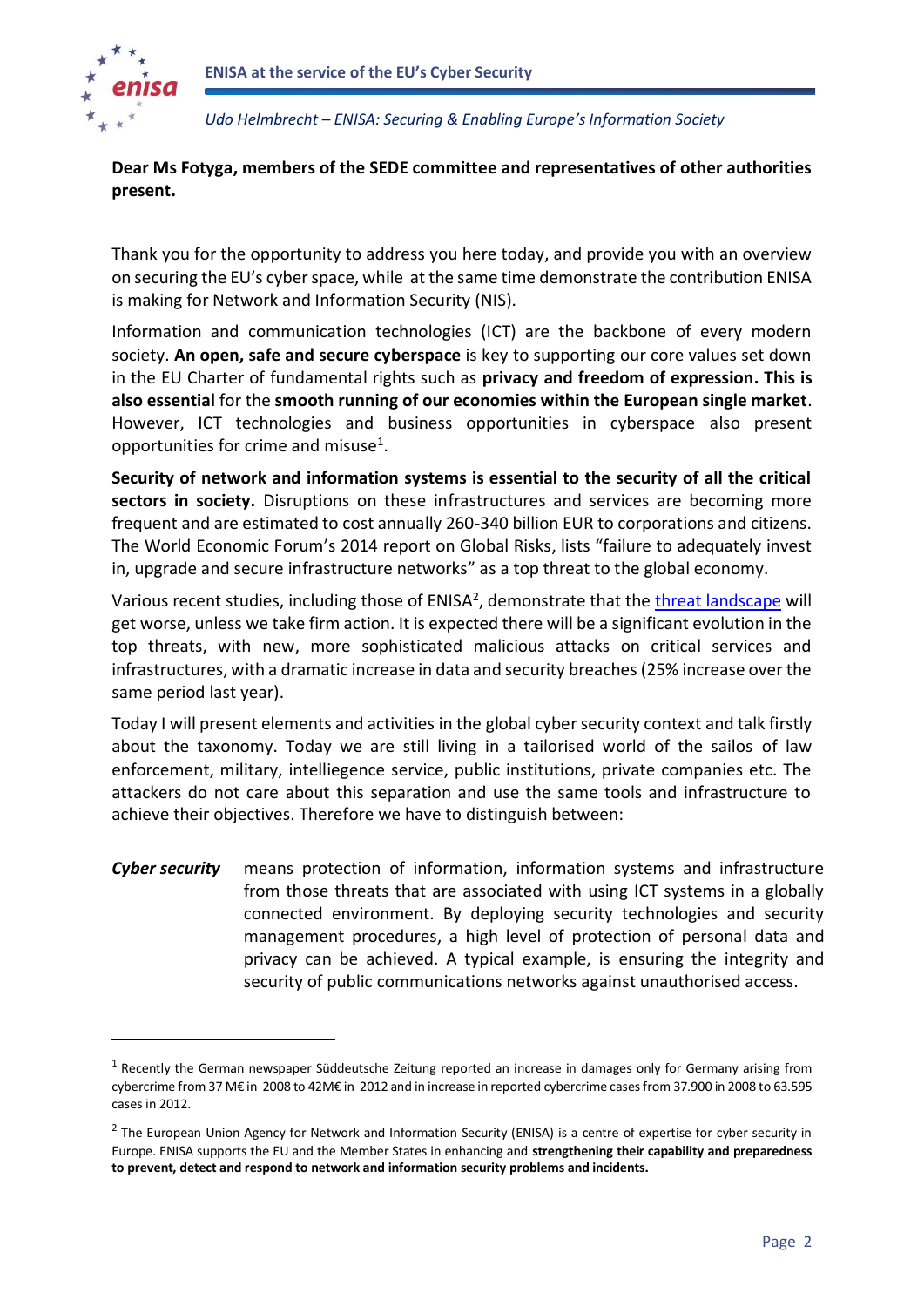

- *Cyber Crime* Crime on the internet has a new dimension. The technology allows organized crime to scale their "business", especially outside the legal boundaries of states.
- *Cyber Espionage* We had military espionage for thousands of years. The only difference between traditional espionage and cyber espionage is the use of technology and as long as we have civil intelligence agencies it will not stop. Another aspect is espionage because of philosophical disagreement<sup>3</sup>.
- *Cyber Warfare* We are facing a new type of asymmetric warfare with a new paradigm and no taxonomy.

#### **Assessing the Threat Landscape Environment (ETL)**

In 2014, major changes were observed in top threats: an increased complexity of attacks, successful attacks on vital security functions of the internet, but also successful internationally coordinated operations of law enforcement and security vendors. Many of the changes in cyber threats can be attributed exactly to this coordination and the mobilisation of the cyber community. However, the evidence indicates that the future cyber threat landscapes will maintain high dynamics.

I often say, identifying and understanding cyber threat dynamics can be the basis of a very important cyber security tool. The dynamics of the cyber threat landscape set the parameters for flexible, yet effective security protection regimes that are adapted to the real exposure. **Understanding the dependencies among all components of the threat landscape is an important piece of knowledge and an enabler towards active and agile security management practices.** With [ETL 2014,](https://www.enisa.europa.eu/activities/risk-management/evolving-threat-environment/enisa-threat-landscape/enisa-threat-landscape-2014) ENISA continues its contribution to publicly available cyber threat knowledge<sup>4</sup>.

#### **CERTs and first response**

**.** 

CERTs - the EU's Computer Emergency Response Teams - respond to emergencies, new incidents and cyber threats that could affect vital computer networks or information systems.

These teams **assist public and private sector** organizations to provide an **adequate response to incidents and threats accross an EU wide network**. They exchange experience and expertise while developing 'baseline capabilities'. Furthermore, it raises the bar for non-Governmental teams to offer similar response to incidents across the EU.

 $3$  e.g. some countries see industrial espionage as part of their social behavior.

<sup>&</sup>lt;sup>4</sup> The Emerging Technology that will impact the Threat landscape are: Cyber Physical Systems (CPS), Mobile and Cloud computing, Trust Infrastructure, Big Data, and Internet of Things. Cyber Physical Systems (CPS) - has an important impact within the protection of Critical Infrastructure Protection – and represents a distinct opportunity creating competitive advantages for European industry and research.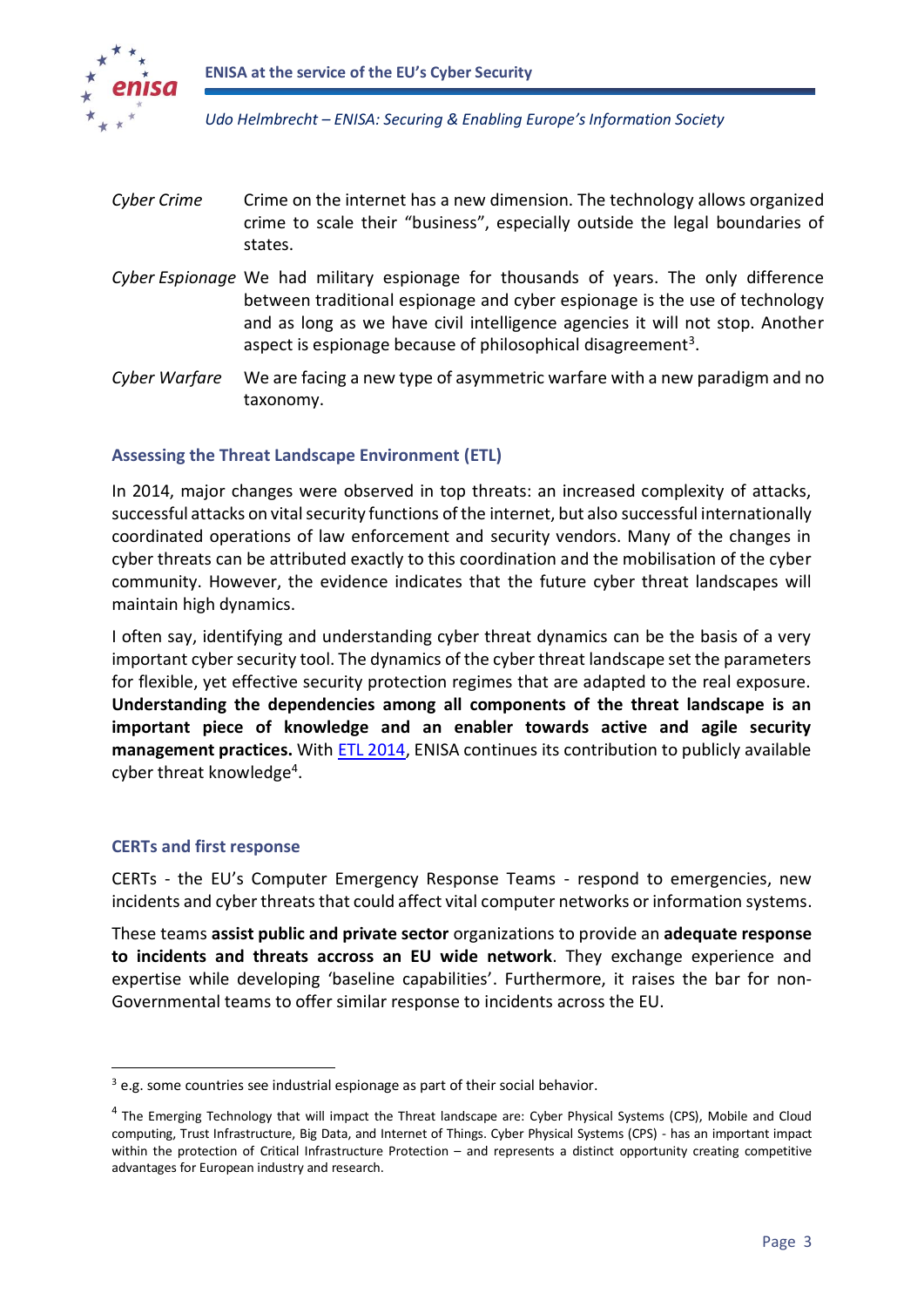

As part of ENISA's cooperation with CERTs, the Agency has updated and extended its training material in the area of [Network Forensics,](https://www.enisa.europa.eu/activities/cert/training/training-resources/technical-operational#network_forensics) and has published a good practice guide on [Actionable Information for Security Incident Response.](https://www.enisa.europa.eu/media/press-releases/new-guide-by-enisa-actionable-information-for-security-incident-response) The study is complemented by [an](https://www.enisa.europa.eu/activities/cert/support/actionable-information/standards-and-tools-for-exchange-and-processing-of-actionable-information)  [inventory](https://www.enisa.europa.eu/activities/cert/support/actionable-information/standards-and-tools-for-exchange-and-processing-of-actionable-information) that can be applied to information-sharing activities and an accompanying new hands-on exercise scenario.

#### **Pan-European Cyber Exercises**

Over the past five years ENISA has supported the implementation of the Commission's policy initiatives, the CIIP Communication and the Digital Agenda, by developing *cyber exercises* and *cooperation and by* defining and testing *operational procedures (EU-SOPs)* for all cybersecurity authorities in the EU.

In 2010, there was only a table top exercise and no crisis management procedures at the EU level for dealing with cyber-events. Now Standard Operating Procedures are in place for handling cyber events. New policy initiatives such as the Cybersecurity Strategy and the NIS Directive have highlighted the importance of these successful activities**.**

Both activities will continue to contribute to the long-lasting impact of the EU Cybersecurity Strategy and the NIS Directive on the level of security in the EU. In this light, ENISA will need to **streamline its activities** in this area and further develop them to **support effectively the implementation** of this demanding policy context.

#### **National Cyber Security Strategies (NCSS)**

Around twenty (20) MS have now developed a National Cyber Security Strategy (NCSS). The remaining eight (8) Member States are also developing strategies. ENISA has established an expert group with representatives from the Member States to exchange good practices and to analyse specific topics of interest to the group. Last year the Agency developed a good practice guide for the [evaluation](https://www.enisa.europa.eu/media/press-releases/enisa-publishes-the-first-framework-on-how-to-evaluate-national-cyber-security-strategies) of National Cyber Security Strategies. This year ENISA cooperates with Member States on PPPs (Public Private Partnerships) and how they can be used in the context of a National Cyber Security Strategy, while in May a workshop is planned on National Cyber Security Strategy development.

#### **Criticial Information Infrastructure Protection** (**CIIP)**

The Agency has worked for many years in the Criticial Information Infrastructure Protection (CIIP) area and has assisted the Member States in implementing the EU's CIIP action plan. Currently our focus is only on a few areas namely the Telecom Sector, Energy sector and Finance sector. In the future we plan to extend our efforts in the area of health, transport and cover more aspects within the energy sector.

In the Telecoms and Smart Grids area we have developed minimum security measures. In Telecoms, we have also developed a harmonised incident reporting framework (due to article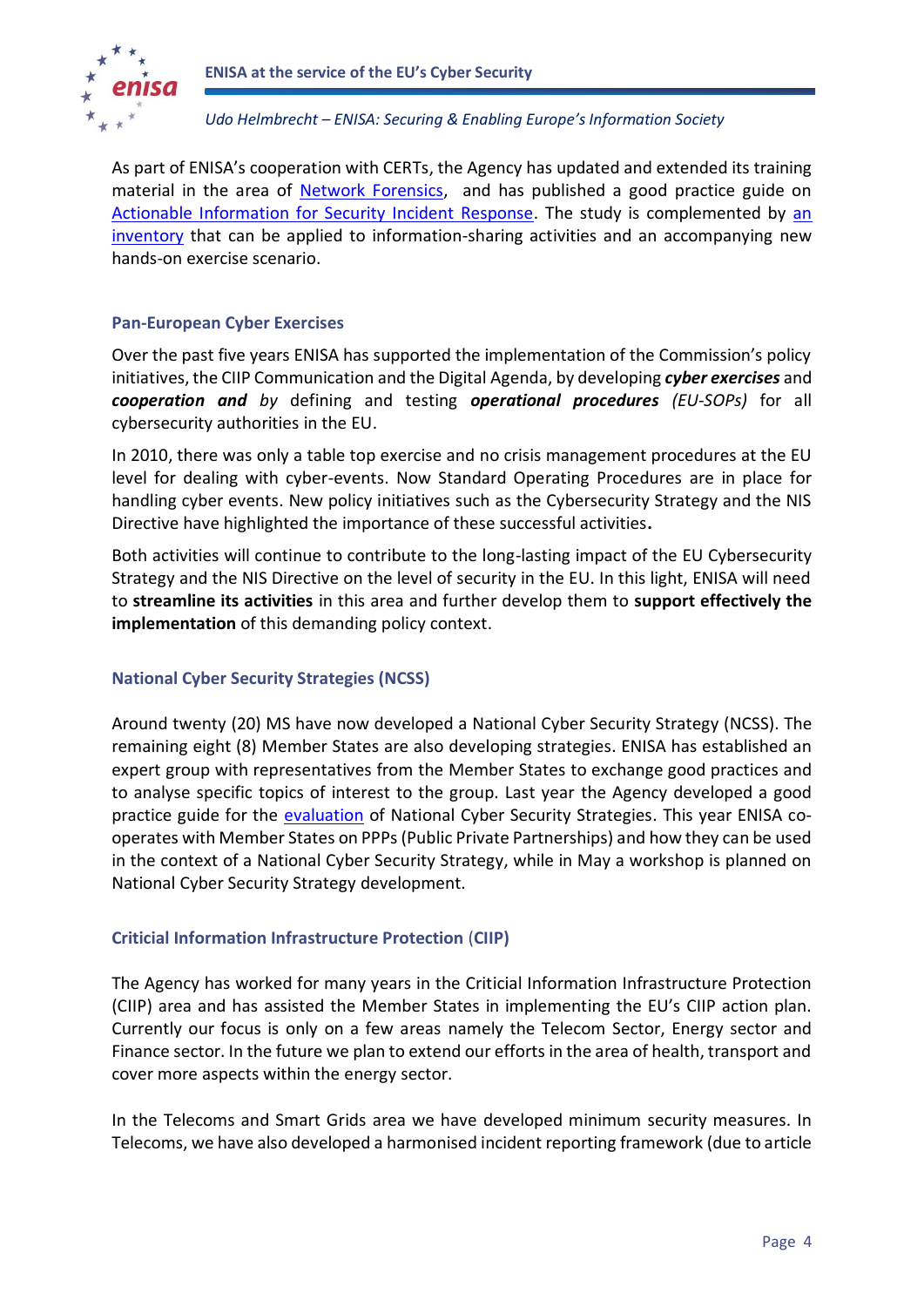

13a). This work could provide a strong basis for assisting in implementing similar requirements in the NIS Directive once it is adopted.

#### **Incident Reporting**

**All EU National Regulatory Authorities now use ENISA's guidelines and recommendations for incident reporting.** The last four (4) years we have issued four (4) annual incident reports covering the area of Telecom operators. In the context of Article 4, which covers *Data* Breach Notification, ENISA brings together National Regulatory Authorities and Data Protection Authorities to develop a common approach to incident reporting in Europe. Additionally the Agency has been called in the eIDAS (Electronic identification and trust services) Directive to assist National Regulatory Authorities to implement the incident reporting scheme for trust providers. The work has just started and is expected to finish in June 2016.

#### **Cryptography research and tools and 'security by design'<sup>5</sup>**

Cryptographic tools are widely used to protect our information infrastructure from malicious users. Today cryptography is mainly used to protect the access to services and to protect communication of individuals and groups (e.g. virtual private networks and message encryption, end-to-end encryption).

A good approach to secure our personal data is to "*reduce, protect, detect*". However, as with any quality measure, it poses a burden for implementers. Hence, EU legislation needs to support privacy by requiring systems' developers and service providers to build in data protection measures from the design phase on, what is also known as **'security by design'<sup>6</sup>** .

#### **Digital sovereignty**

-

**For the EU to become the single market of choice for governments and industry, it is necessary to have trusted core NIS technologies and services for industry and citizens** (i.e. Trust in EU products and services).

Furthermore, there is a need for an innovative business model for EU companies producing cybersecurity products and services. Currently there is no properly coordinated EU industry policy in place specifically for the IT security sector. In addition, it is critical to ensure that the cost of implementing NIS legislation and policy does not penalise EU companies in a global market.

There are a number of solutions in this direction, for example in the area of standardisation, certification, public procurement and research.

<sup>&</sup>lt;sup>5</sup> See report on "Privacy and Data Protection by Design" http://www.enisa.europa.eu/activities/identity-andtrust/library/deliverables/privacy-and-data-protection-by-design

 $^6$  This should be done in a proactive manner and not simply secured after the event, on a case by case basis. This is a twosided coin as information technology should also provide the capabilities for implementing the protection mechanisms foreseen by legislation. **It also signals the importance of encouraging standardisation and certification activities with industry.**